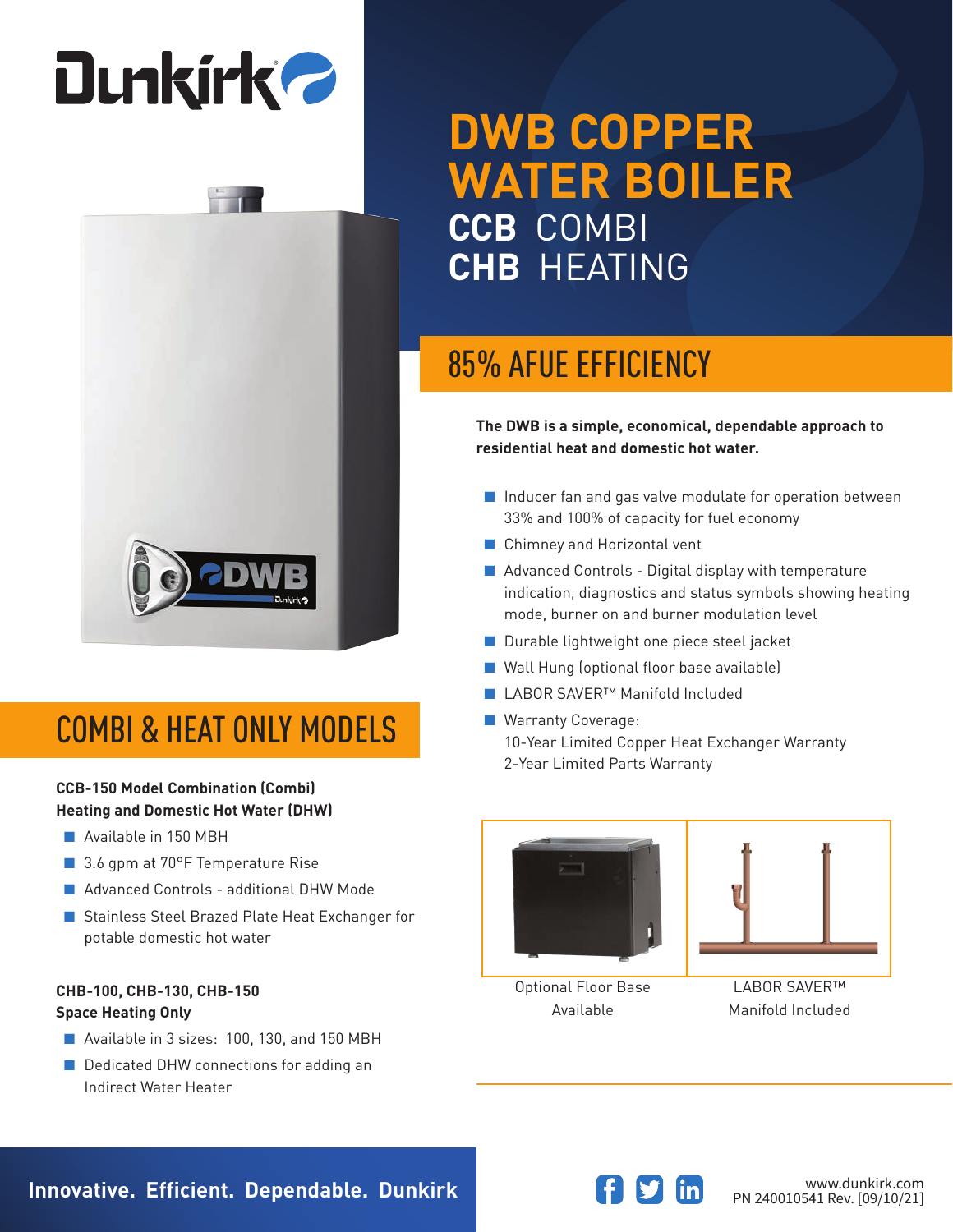

### DWB SERIES

### **Simple...**

#### **Modern doesn't mean complicated...**

Some of the best ideas actually are pretty simple, like the Dunkirk DWB. The DWB Series is a "best of both worlds" alternative to large conventional cast iron boilers and more expensive wall hung condensing boilers. DWB saves on living space, is lightweight and wall hung.

The Dunkirk DWB Series is ideal for both heating only and "combi" or combination heating and domestic hot water applications including:

- Single Family Homes
- Apartments/Multi-Family Dwellings with Individual Appliances
- ■Retro-fits for High Temperature Systems





The DWB's special copper heat exchanger design with a protective high temperature coating ensures years of reliable operation. The DWB is much smaller and lighter yet transfers heat seven times faster than cast iron.

Copper makes the DWB a compact, lightweight wall hung unit that saves valuable space and protects the boiler from basement flooding by getting it up off the floor. If wall mounting is not practical, an optional floor base is available.

### **Economical...**

#### **Modulation...**

The DWB's advanced control system gives you what you want when you need it. Your heating systems' boiler is sized to keep you warm during the coldest days of the year. But in the summer months all that fuel is not required to keep you warm and comfortable. The DWB's advanced modulating control system measures how much fuel is required based on load conditions (how cold it is outside) and delivers only what is needed. This is modulation and it burns less fuel, saves you money and is good for the environment.

### **DEPENDABLE**

**The DWB Series features proven copper heat exchanger technology that has been in use for decades and reliable direct spark ignition. Dunkirk's quality construction is backed by a full 10 year limited copper heat exchanger warranty and a 2 year limited parts warranty.**

The DWB boiler is 85% efficient, however the actual efficiency of a boiler is dependent upon the heating system it is matched with. If your home was designed to minimize the amount of heat emitters (baseboard, radiators etc.) then it was likely designed to run at high temperature water supply which is ideal for a non-condensing boiler.

Conversely, if your home was designed for maximum heat emitters, then it was designed to operate at low temperature water supply and should be matched with a condensing boiler like the Dunkirk VLT 95% model to maximize efficiency

Make sure to consult with your professional contractor to match the right boiler to your heating system to maximize efficiency and make the best choice for your home.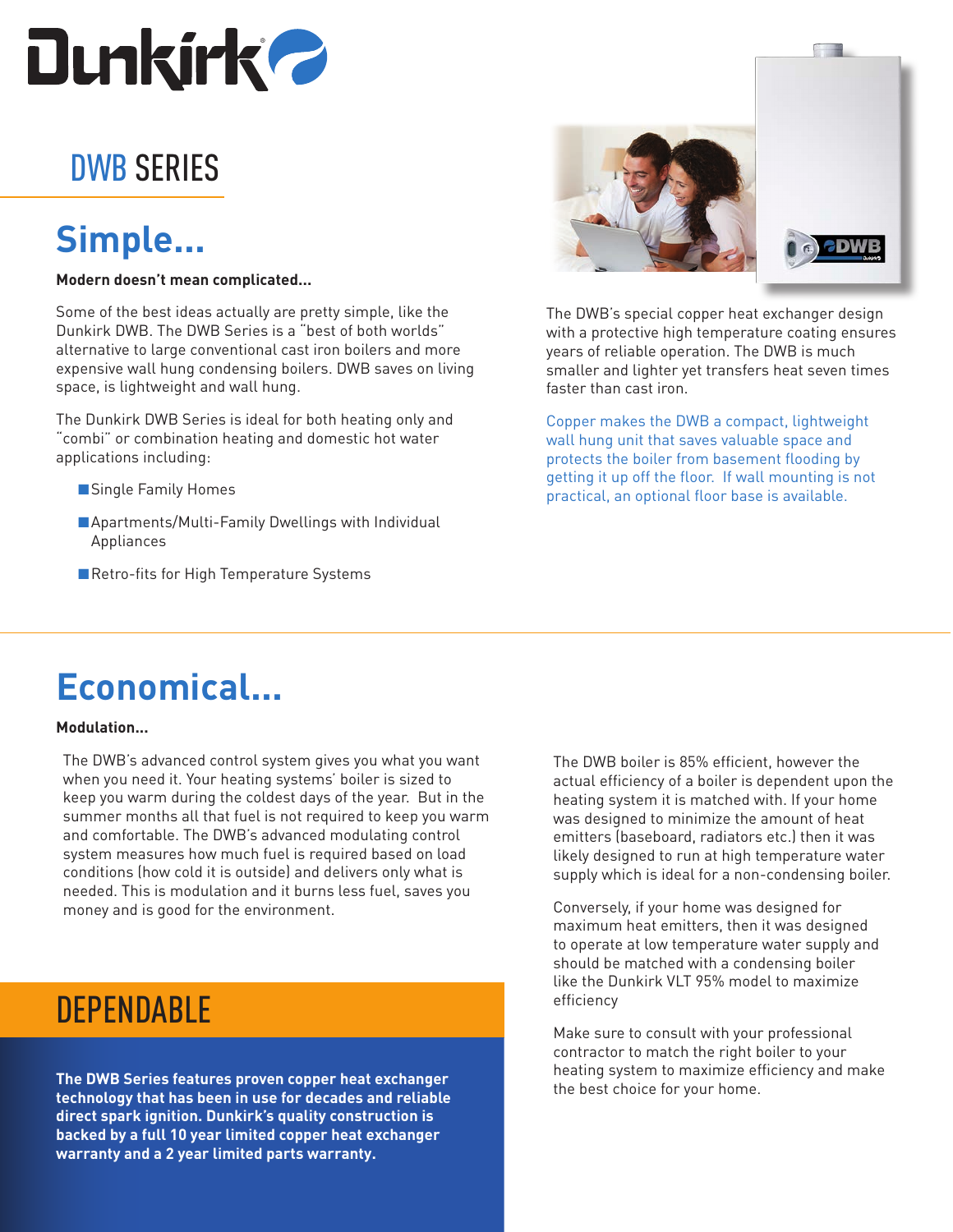### **The DWB is a simple, economical, dependable approach to residential heat and domestic hot water.**

**DWB Combi Unit (CCB-150)**

### A CLOSER LOOK DWB



#### **FRONT OF BOILER**

**Cold Climate Operation** Condensate collector keeps condensation from impacting the pressure switch operation.

**Modulating Fan With Air Pressure Sensor** Automatically adjusts the fan speed according to the flue draft.

**Copper Heat Exchanger** Features high temperature corrosion resistant protective film.

**Stainless Steel Burners**

**Modulating Gas Valve**

**3-Speed Pump with Anti-Seize** Every 24 hours, pump will run for 5 seconds.

#### **CONTROL DISPLAY**

**LCD Display** •DHW Request •CH Request

•Operating Temp. •Eco/Comfort •Burner On •Burner Power

**Reset**

**Central Heating Settings**

**Water Pressure and Temperature Gauge**

**Domestic Hot Water Settings**

**ON/OFF & Comfort Mode Key**

**Air Intake** 2 Alternate Locations

**Flue Exhaust Boiler Venting Options**

Category I – Chimney Venting Category III – Sidewall





#### **BACK OF BOILER**

**Air Vent** Integrated in the pump block.

**24-Volt Diverting Valve-Priority for Domestic Hot Water**

**DHW Stainless Steel Brazed Plate Heat Exchanger**



#### **TOP OF BOILER BOTTOM OF BOILER**